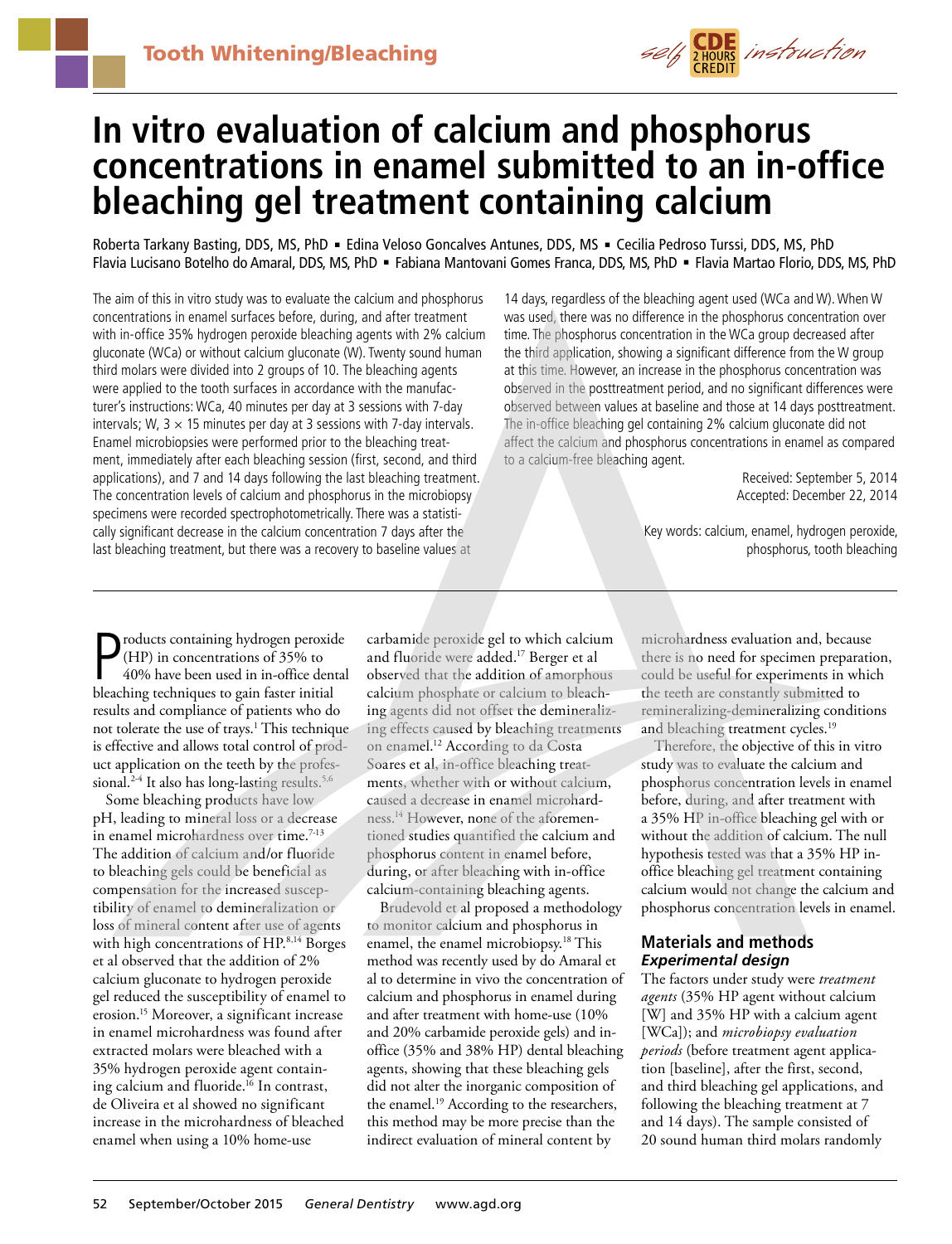#### Table 1. Bleaching agents and artificial saliva used in the experiment.

| <b>Treatment</b><br>group | <b>Treatment agent</b>                                                                               | <b>Composition</b>                                                                                                  | Protocol for use                                                                                                                                                                                                                                                                                                                                 |
|---------------------------|------------------------------------------------------------------------------------------------------|---------------------------------------------------------------------------------------------------------------------|--------------------------------------------------------------------------------------------------------------------------------------------------------------------------------------------------------------------------------------------------------------------------------------------------------------------------------------------------|
| W                         | 35% HP bleaching<br>agent (Whiteness HP<br>Maxx, FGM Produtos<br>Odontologicos)                      | 35% HP, thickening agents, dyes, glycol,<br>inorganic filler, and deionized water                                   | The HP and thickening agent-containing liquids were mixed<br>in a plastic container before use in a ratio of 3 drops of HP to<br>1 drop of thickening agent to obtain gel consistency. The gel<br>was applied to the tooth surface. The gel was removed with<br>gauze after 15 minutes. This procedure was performed 3 times<br>at each session. |
| <b>WCa</b>                | 35% HP bleaching agent<br>with calcium (Whiteness<br>HP Blue Calcium, FGM<br>Produtos Odontologicos) | 35% HP, thickening agents, violet<br>dye, neutralizing agents, 2% calcium<br>gluconate, glycol, and deionized water | The HP and the chemical activator-containing syringes<br>were attached and shaken back and forth 8 times to mix the<br>solution thoroughly. The gel was applied to the tooth surface.<br>The gel was removed with gauze after 40 minutes.                                                                                                        |
|                           | Artificial saliva <sup>20,21</sup>                                                                   | 1.5 mmol/L calcium, 50 mmol/L<br>potassium chloride, 0.9 mmol/L<br>phosphate, 20 mmol/L Tris buffer (pH $=$ 7)      | The teeth were immersed in the solution.                                                                                                                                                                                                                                                                                                         |

Abbreviations: HP, hydrogen peroxide; W, without calcium gluconate; WCa, with calcium gluconate.

| Table 2. pH values of the bleaching agents at different time periods. |       |        |               |               |  |  |  |  |
|-----------------------------------------------------------------------|-------|--------|---------------|---------------|--|--|--|--|
| <b>Baseline</b>                                                       | 7 Min | 15 Min | <b>30 Min</b> | <b>40 Min</b> |  |  |  |  |
| 5.3                                                                   | 4.5   | 4.5    | <b>NA</b>     | <b>NA</b>     |  |  |  |  |
| 8.0                                                                   | 7.9   | 7.9    | 7.8           | 7.8           |  |  |  |  |
|                                                                       |       |        |               |               |  |  |  |  |

Abbreviations: NA, not applicable; W, without calcium gluconate; WCa, with calcium gluconate.

assigned to 2 groups  $(n = 10)$  according to the treatment agent under study. A spectrophotometer was used to determine the calcium and phosphorus concentration levels in milligrams per milliliter after the microbiopsy technique was performed.

The research ethics committee of the Sao Leopoldo Mandic Institute Dental School and Research Center, Campinas, Brazil, approved the study protocol (No. 2012/0364).

#### *Tooth selection and preparation*

Twenty recently extracted human impacted third molars were selected and stored in an aqueous solution of 0.1% thymol. The teeth were examined under a stereomicroscope (EK3ST, Eikonal do Brazil) at  $40\times$  magnification, and any teeth presenting cracks or structural anomalies were discarded. Calculus and soft tissue deposits were removed with a hand scaler. The teeth were cleaned with a rubber cup and fine pumice water slurry.

Each tooth was fixed individually in a cylinder so that its roots were embedded in acrylic resin (VipiFlash, VIPI Produtos Odontologicos) up to 2 mm from the cementoenamel junction. Each tooth was positioned so that its long axis was parallel to the horizontal plane.

After curing of the resin, the teeth were randomly separated into 2 groups (n = 10). The teeth were kept immersed individually in artificial saliva (20 mL) in an oven (Odontobras) at 37°C for 7 days before the bleaching treatment began. The artificial saliva solution was changed every 2 days.

#### *Bleaching treatment*

Table 1 describes the bleaching agents and artificial saliva used in the study and their protocols for use. After the W and WCa agents were prepared according to the manufacturer's instructions, a thin layer of the gel (approximately 1 mm) was applied to the buccal, lingual, and

proximal surfaces of the teeth. The gel was agitated periodically to remove the air bubbles that formed during the procedure. No heat or special lamps were involved in completing the process.

After removal of the gel, each surface was washed with distilled and deionized water for 10 seconds. Between the enamel microbiopsies (described in the next section), the teeth were kept in containers individually with artificial saliva and stored in an oven at 37°C. This protocol was performed in 1 session per week for 3 weeks (corresponding to 21 days of treatment).

The pH values of the bleaching materials were measured at different time periods immediately after the gel was prepared (Table 2). A pH meter (MPA 210, MS Tecnopon Equipamentos Especiais Ltda.) was used after calibration of the equipment with buffer solutions of pH 7.0 and 4.0.

Following the 21-day treatment period, the teeth from both groups were stored in individual containers and immersed in artificial saliva in an oven at 37°C. The artificial saliva solution was changed every 2 days during and after all the treatment agent applications.

#### *Enamel microbiopsies*

To determine the concentration of calcium and phosphorus, a specimen of dental enamel was obtained via a technique called *enamel microbiopsy*. 18 The enamel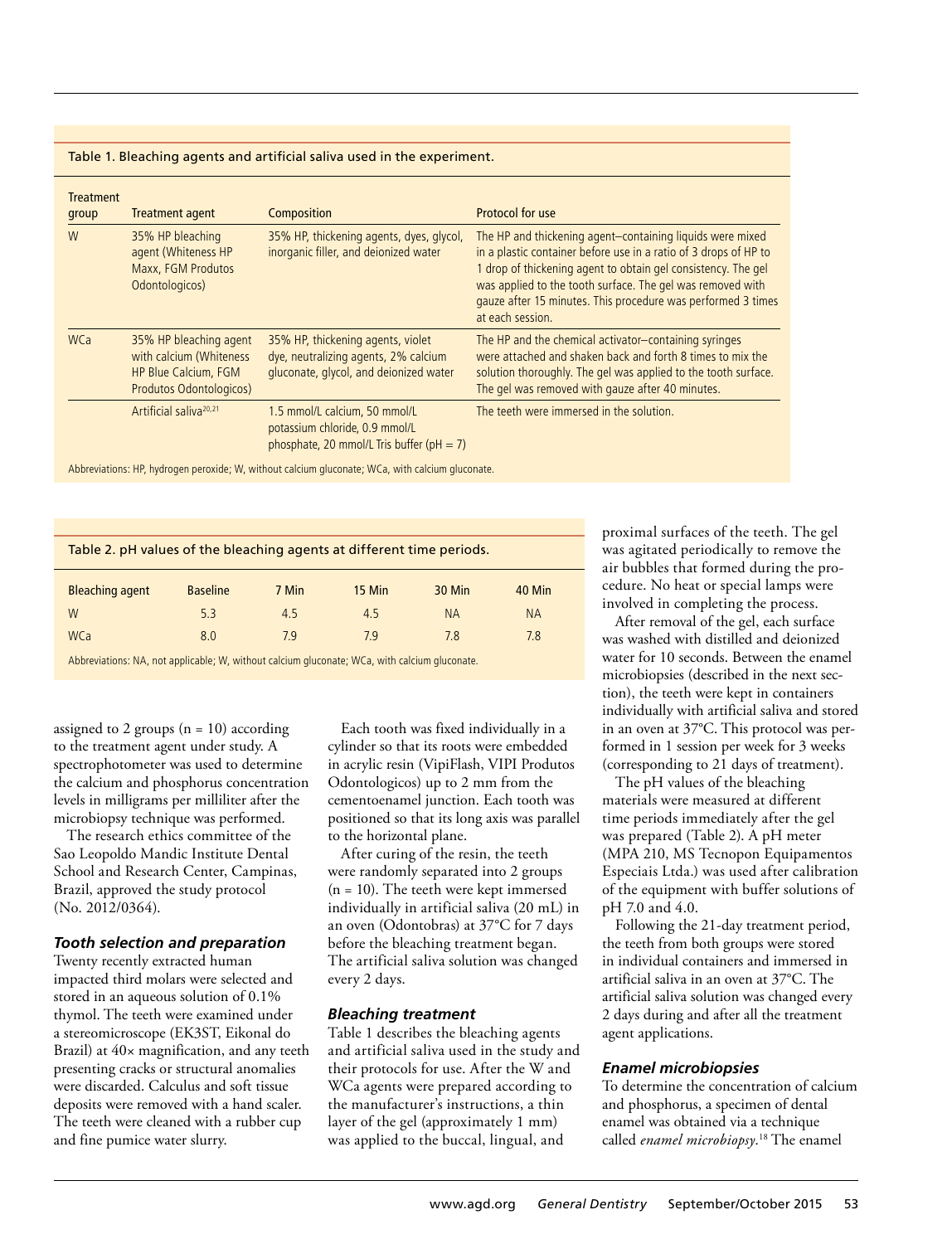microbiopsies were performed at baseline; after the first, second, and third bleaching gel applications; and 7 and 14 days after the bleaching treatment.

To obtain the specimen, first a piece of adhesive tape (Scotch Premium Electrical Tape, 3M ESPE) with a circular perforation (1.6 mm in diameter) was placed firmly on the surface of the tooth to demarcate the biopsy site. A different site of the enamel surface was used to obtain the specimen for the microbiopsy at each test time. Then a pipette tip was used to apply 5 µL of 1.6 mol/L of hydrochloric acid in 70% glycerol (vol/vol) to this area for 20 seconds. The specimen was transferred to a tube (Safe-Lock Eppendorf Tubes, Eppendorf North America) already containing 200 µL of ultrapurified water. The surface was rinsed once with 5 µL of 70% glycerol for 10 seconds, and the specimen was again transferred to the same centrifuge tube. Last, the tape was removed from the tooth, and the tooth was washed with water for 30 seconds, dried with an air spray, and returned to storage in artificial saliva.

#### *Chemical analysis*

Since the chemical analyses were not scheduled to be performed immediately, the specimens were frozen until use to avoid evaporation and loss of specimen volume. At the time of analysis, the specimens were defrosted and vortexed, and half of the specimen volume was used for calcium analysis and the other half for phosphorus analysis.19

Phosphorus concentration levels were measured according to the method proposed by Fiske & Subbarow.<sup>22</sup> Each specimen was assayed in triplicate, and the loaded reactions were read in a spectrophotometer plate (ELX800UV, Universal Microplate Reader, BioTek Instruments, Inc.). Reaction mixtures consisted of 30 µL of the specimen, 200  $\mu$ L of ultrapurified water, and 50  $\mu$ L of molybdic acid solution (ammonium molybdate at 2.5% [wt/vol] in 4 N sulfuric acid), which were vortexed thoroughly. After 10 minutes, 20 µL of reducing agent was added and the mixture was vortexed again. After 20 minutes, the absorbance was measured at 630 nm. The plate reader was calibrated with standards specifying the known phosphorus concentrations  $(1, 2, 4, \text{ and } 8 \text{ mg/mL})$ .<sup>19</sup>

Table 3. Mean (SD) calcium concentrations (µg/mL) for enamel specimens following treatment with bleaching agents.

|                          | <b>Bleaching agent</b>    |                           |  |  |
|--------------------------|---------------------------|---------------------------|--|--|
| <b>Timepoint</b>         | W                         | <b>WCa</b>                |  |  |
| <b>Baseline</b>          | $7.74(3.68)^{Aa}$         | 7.29 (3.90) Aa            |  |  |
| After first application  | 7.50 (2.00) Aa            | 7.84 (1.95) Aa            |  |  |
| After second application | 7.85 (7.25) Aa            | 8.26 (4.94) <sup>Aa</sup> |  |  |
| After third application  | 7.27 (1.95) Aa            | 6.95 (1.27)Aa             |  |  |
| 7 D posttreatment        | 2.75 (1.00) <sup>Ab</sup> | 2.73 (1.71) <sup>Ab</sup> |  |  |
| 14 D posttreatment       | 5.04 (2.28) Aab           | 5.65 (1.97) Aab           |  |  |

Abbreviations: W, without calcium gluconate; WCa, with calcium gluconate. Means followed by the same uppercase letter are not significantly different from each other within the same row. Means followed by the same lowercase letter are not significantly different from each other within the same column.

Calcium concentrations were measured by colorimetric reagent arsenazo end point analysis, in which arsenazo, in the presence of calcium ions in an acidic pH environment, yields a colored complex whose color intensity is directly proportional to the calcium concentration in the tested specimen. Reaction mixtures consisted of 10 µL of the specimen and 200 µL of Calcium-Arsenazo III reagent (K051, Bioclin/Quibasa), which were vortexed and incubated at 37°C for 2 minutes. Next, the absorbance was measured at 630 nm in a spectrophotometer.<sup>19</sup>

#### *Statistical analysis*

After exploratory analysis was performed, the data were analyzed with a mixed model procedure for repeated measurements and with the Tukey-Kramer test, with a 5% level of significance (SAS software version 8.2, SAS Institute, Inc.).

#### **Results**

Tables 3 and 4 show the mean calcium and phosphorus concentration levels for each treatment agent at each timepoint. There was a significant decrease in the calcium concentration of the enamel specimens 7 days after the last bleaching treatment, but there was a recovery to the baseline values 14 days after treatment. No differences were found between the two bleaching agents throughout the entire period.

The enamel treated with  $\bar{\mathrm{W}}$  showed no differences in phosphorus concentration at any time. However, the phosphorus

concentration for WCa specimens decreased after the third application, showing a statistically significant difference from the W specimens at this time. However, an increase in the phosphorus concentration was observed in the posttreatment period, and no statistically significant differences were observed for WCa between the baseline values and those found 14 days after treatment.

### **Discussion**

Adverse effects of in-office bleaching agents on enamel are mainly attributed to the contact time of the gels with the dental surface, the pH of the bleaching gel, and the peroxide concentrations.8,9,23,24 Bleaching agents with low pH help keep HP stable and facilitate the bleaching process.25 Therefore, it is common for some bleaching products containing a high concentration of HP (ranging from 35%-40%), used as in-office agents, to have a low pH.9

In this study, the bleaching agents presented different protocols for use (different durations of application at each session and different manipulation of the gels) and did or did not contain 2% calcium gluconate. The agents applied in the present study also presented different pH values. The agent W showed lower pH values (ranging from 5.3-4.5) than did WCa (ranging from 8.0-7.8). Nevertheless, no differences were observed in the enamel calcium concentration levels of the two agents during the bleaching treatments. Other studies have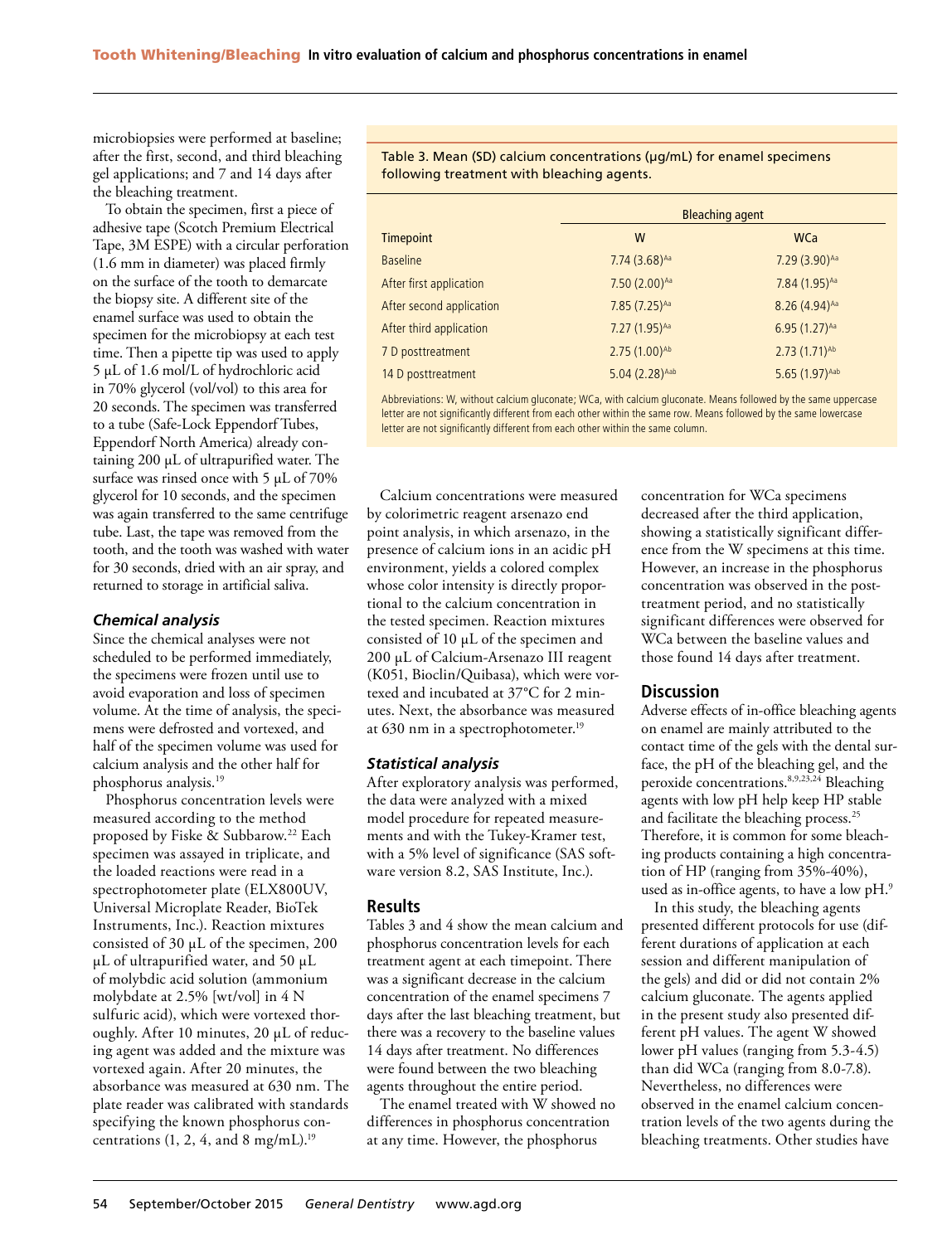#### Table 4. Mean (SD) phosphorus concentrations (µg/mL) for enamel specimens following treatment with bleaching agents.

|                          | <b>Bleaching agent</b> |                     |
|--------------------------|------------------------|---------------------|
| <b>Timepoint</b>         | W                      | <b>WCa</b>          |
| <b>Baseline</b>          | $1.66(1.05)^{Aa}$      | $1.58(0.49)^{Aab}$  |
| After first application  | $2.06(0.40)^{Aa}$      | $1.81(0.35)^{Aab}$  |
| After second application | $2.01(0.42)^{Aa}$      | $2.34(0.70)^{Aa}$   |
| After third application  | $1.74(0.31)^{Aa}$      | $0.58(0.78)^{Bc}$   |
| 7 D posttreatment        | $1.53(0.42)^{Aa}$      | $1.53(0.41)^{Ab}$   |
| 14 D posttreatment       | $1.84(0.32)^{Aa}$      | $1.82 (0.27)^{Aab}$ |

Abbreviations: W, without calcium gluconate; WCa, with calcium gluconate. Means followed by the same uppercase letter are not significantly different from each other within the same row. Means followed by the same lowercase letter are not significantly different from each other within the same column.

reported surface alterations even with lowconcentration and/or nonacidic bleaching agents.9,26 However, in this study, the calcium concentration was not affected by the bleaching treatment, regardless of the application time, presence of calcium gluconate, or pH value of the gels.

The role of saliva in preventing demineralization caused by bleaching gels was shown by Justino et al, who reported that the amount of calcium on the tooth was highest on the first day of bleaching, in vitro and in situ.27 In the present study, microbiopsies were taken immediately after the gel application, precluding any effect of saliva on enamel; nevertheless, there were no effects of the acquired pellicle on the enamel surface. However, during posttreatment evaluations, a decrease in the calcium concentration was observed 7 days posttreatment in both groups, and a decrease in phosphorus concentration was observed after the third application of WCa on enamel, despite the remineralizing effect of the artificial saliva.13,20,21 Nevertheless, the calcium and phosphorus concentration levels 14 days posttreatment showed no difference from the baseline values in either group.

It is possible that bleaching gels containing remineralizing components could act as remineralizing agents, minimizing deleterious effects on enamel.<sup>16,28,29</sup> When a bleaching gel containing 2% calcium gluconate was studied, the remineralizing agent did not interfere with the whitening effect and offered similar bleaching outcomes.30 It would be expected that

the saturation of calcium in this bleaching agent would allow the calcium to be deposited on the enamel surface or incorporated in the enamel apatite, thus increasing resistance to demineralization, as demonstrated by Borges et al and Cavalli et al, who evaluated bleaching agents containing calcium chloride.<sup>16,28</sup> Their results corroborated those of da Costa Soares et al, who used scanning electron microscopic analysis to show deposits of calcium on the surface of enamel bleached with WCa.14 Borovskii & Agafonov also showed that a 10% calcium gluconate solution promoted maturation of the enamel sooner than would have occurred naturally and improved the caries resistance of the enamel.<sup>31</sup> However, an in situ study performed by Schirrmeister et al showed that chewing gums with and without calcium—in the form of dicalcium phosphate, calcium gluconate, calcium lactate, or casein phosphopeptides–amorphous calcium phosphate—have no significant effect on the remineralization of initial carious lesions<sup>32</sup>

The manufacturer of Whiteness HP Blue Calcium has added calcium gluconate in powder form to the thickening phase of the WCa gel, in a concentration of 2%, which does not impair the gel thickness.15 However, no increase in the enamel calcium concentration was observed in the present study, insofar as no difference in calcium concentrations between specimens treated with WCa and those treated with W (calcium-free) bleaching gel was

recorded. Moreover, a decrease in the phosphorus concentration level of WCatreated specimens was observed after the third bleaching application.

Calcium gluconate is soluble in water and insoluble in alcohol and organic solvents.33,34 Since the solubility of a substance fundamentally depends on the physical and chemical properties of the solute and solvent, as well as on the temperature, pressure, and pH of the solution, calcium gluconate was probably not released or did not dissolve in the thickener. In addition, calcium gluconate is incompatible with strong oxidizing agents, and its addition to a bleaching gel may make calcium gluconate incompatible with oxidizing by-products, such as free oxygen (O− ) and hydroperoxyl  $(HO<sub>2</sub><sup>-</sup>)$ , that are released during hydrogen peroxide degradation.35-37 Therefore, calcium gluconate may not be released during bleaching decomposition and, in the present study, showed no beneficial or expected effects on the enamel mineral content. Further studies are needed to evaluate any potential advantages of adding calcium gluconate to bleaching agents.

## **Conclusion**

Calcium and phosphorus concentration levels in the enamel surfaces of extracted teeth subjected to bleaching treatments with 35% HP containing 2% calcium gluconate were not significantly different from concentrations in teeth exposed to 35% HP without calcium gluconate. Therefore, the null hypothesis of this study was accepted. Although a statistically significant decrease in the phosphorus concentration in the WCa group was observed after the third application, the baseline values were recovered after storage in artificial saliva during the postbleaching period.

# **Disclaimer**

The authors have no financial, economic, commercial, or professional interests related to topics presented in this article.

# **Author information**

Drs. Basting, Turssi, Amaral, and Franca are professors, Department of Restorative Dentistry, Sao Leopoldo Mandic Dental School and Research Center, Campinas, Brazil, where Dr. Antunes is a master of science student and Dr. Florio is a professor, Department of Preventive Dentistry.